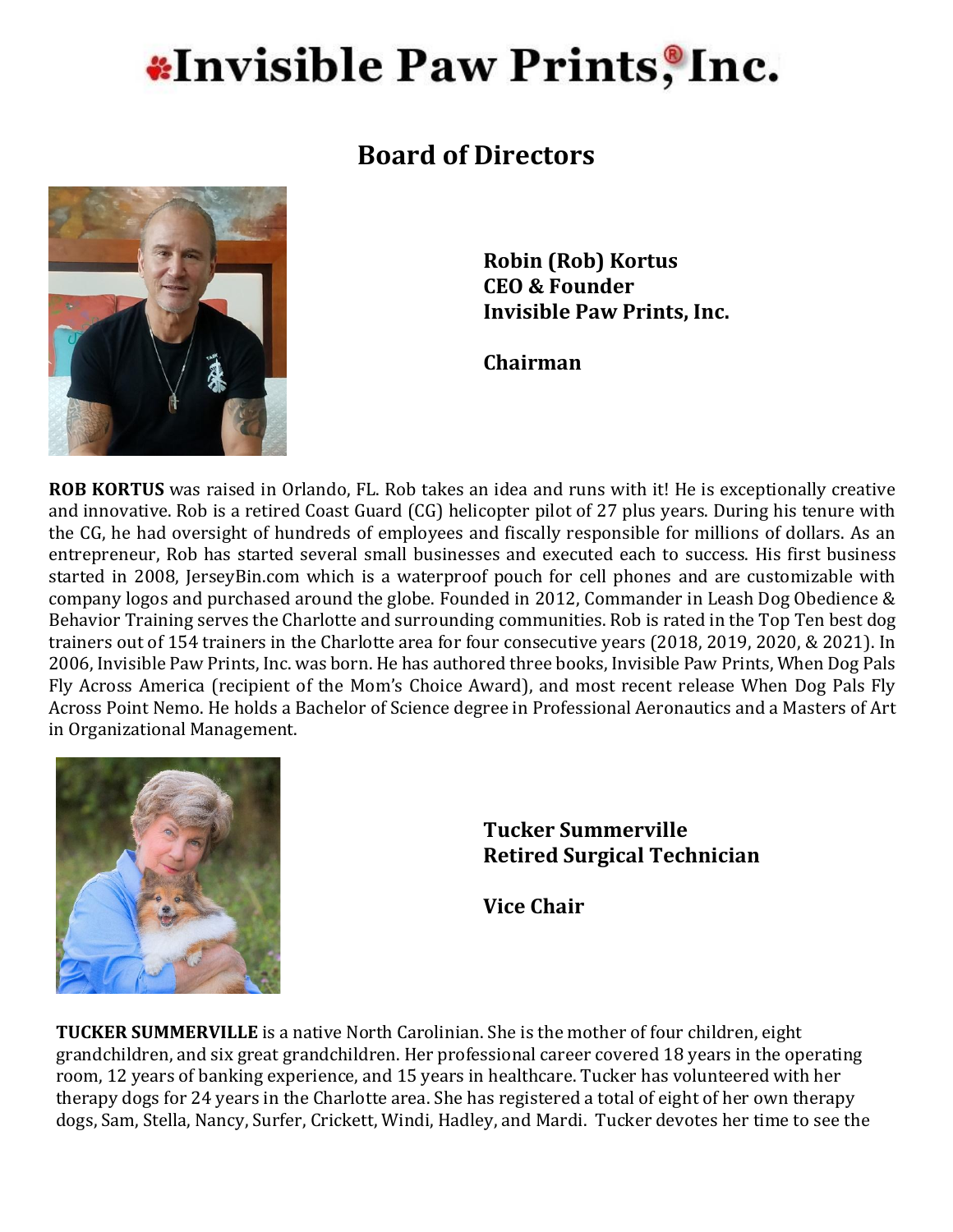# **\*Invisible Paw Prints, Inc.**

pet therapy program grow and be recognized in all areas possible to bring love, encouragement, and emotional support to people of all ages and stages of their lives.



**Chantelle Hurst Director of Human Performance**

**Treasurer**

**CHANTELLE HURST** was raised in Dallas, TX. She has worked in the nuclear and electric industries for over 15 years while holding various positions in engineering, maintenance, operations and human performance. Chantelle is currently the Director of Human Performance for Duke Energy. It is rare to find Chantelle without a canine companion by her side. Chantelle's first therapy dog was Cody until he passed away in 2019. With two Bernedoodles, Finn and Maya, Chantelle continues to give back to her community to bring all of the many benefits a therapy dog provides. Chantelle holds a Bachelor of Science in Nuclear Engineering.



**Karen Chapman Attorney**

**Board Secretary**

**KAREN CHAPMAN** is a litigation partner at the law firm Poyner Spruill, LLP in its Charlotte office. She grew up in eastern North Carolina and went to UNC-Chapel Hill for both undergrad and law school. Prior to law school, Karen worked full-time in several non-profit organizations, which were primarily focused on helping troubled youth, and also served as a volunteer Guardian ad Litem for children; she has continued to actively serve her community through volunteer work and service on non-profit boards. Karen knew early on that her mini-goldendoodle, Cosette, had the right temperament to be a therapy dog and loves seeing the joy that Cosette brings to all who encounter her.